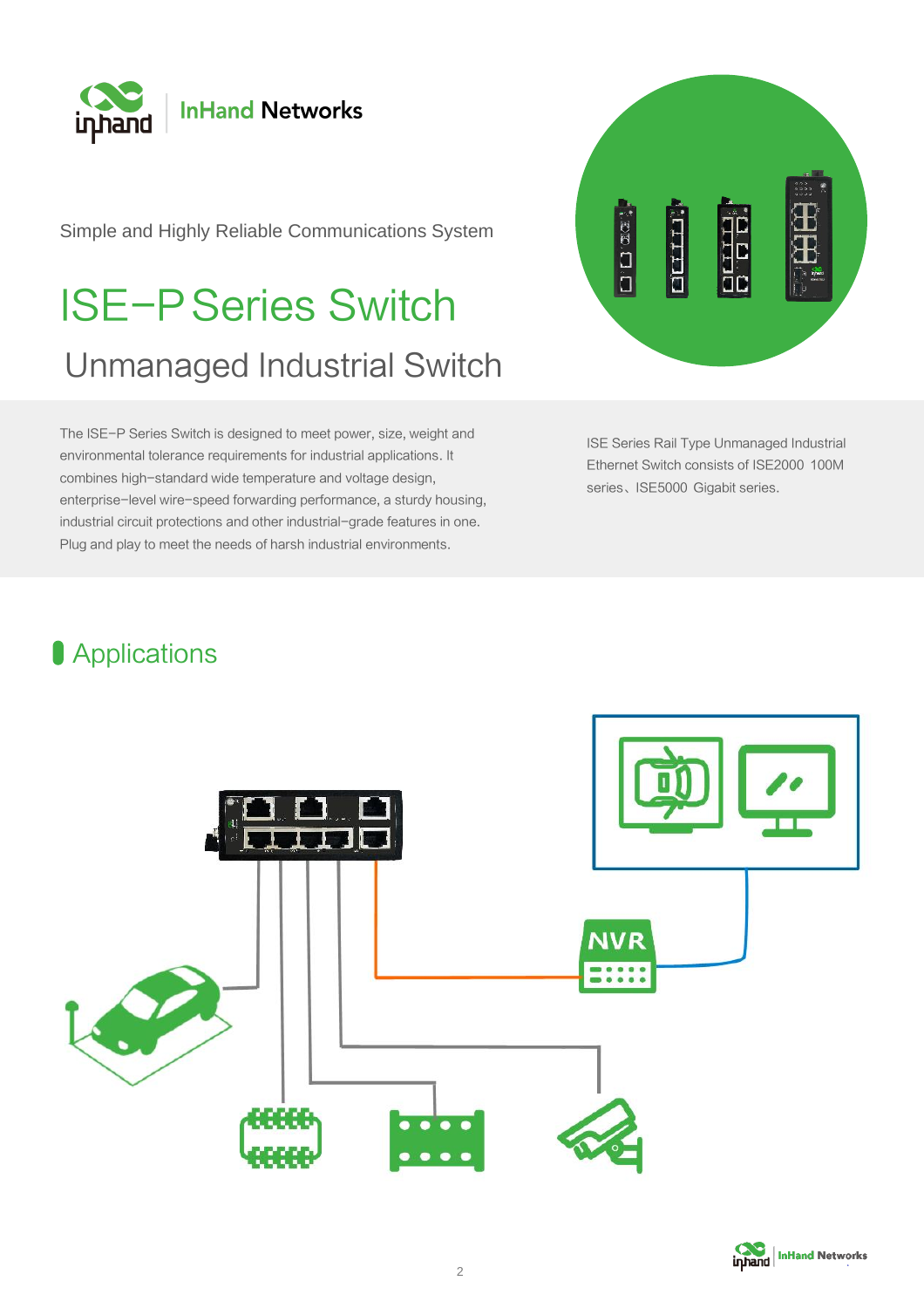# Dimensions \*(mm)



**ISE5010D** 





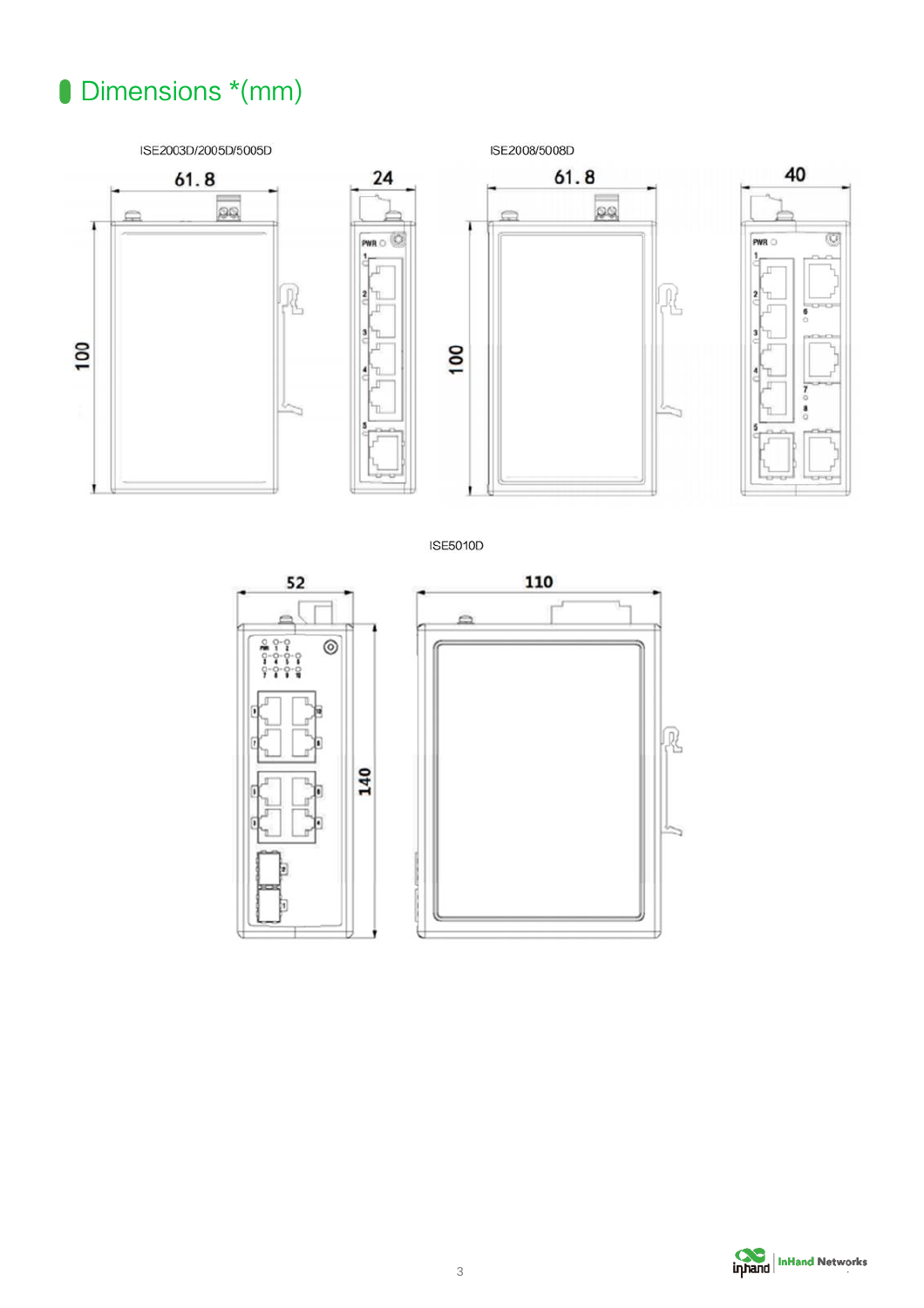### **Product Features**

- Provides 3~10 ports, 100/1000M industrial Ethernet switch
- + Provides a variety of optical port type
- + Supports DIN rail or wall hanging installation
- + Turn on/off broadcast storm protection and QoS with dial switch
- + IP30 sealed protection, dust, dirt and debris proof
- + -40℃~+75℃ working temperature range
- + Compliant with EMC industry level 3 standards
- + Industrial-grade redundant power supply, DC12-60V stable input\*
- + Design of the whole system, MTBF>35 years
- Metal casing, durable and corrosion

Note: \*Applicable to some products, please refer to specific product specifications or contact local sales staff for details

⚫ Reliable Industrial Quality

Strong metal cabinet with corrosion-proof coating;

All fanless design with IP30 protection, resistant to dust, dirt and chips; supports a wide temperature range;

Redundant power and wide voltage input ensure stable communications in severe environments;

MTBF is over 10000 hours

Basically meet the needs of electric power, transportation, industrial control and other different industrial sites.

#### ● Simple and Easy management

Supports standard DIN-Rail and wall mounting, compact-sized for easy fitting in racks and cabinets;

Plug and play, enables fast deployment.

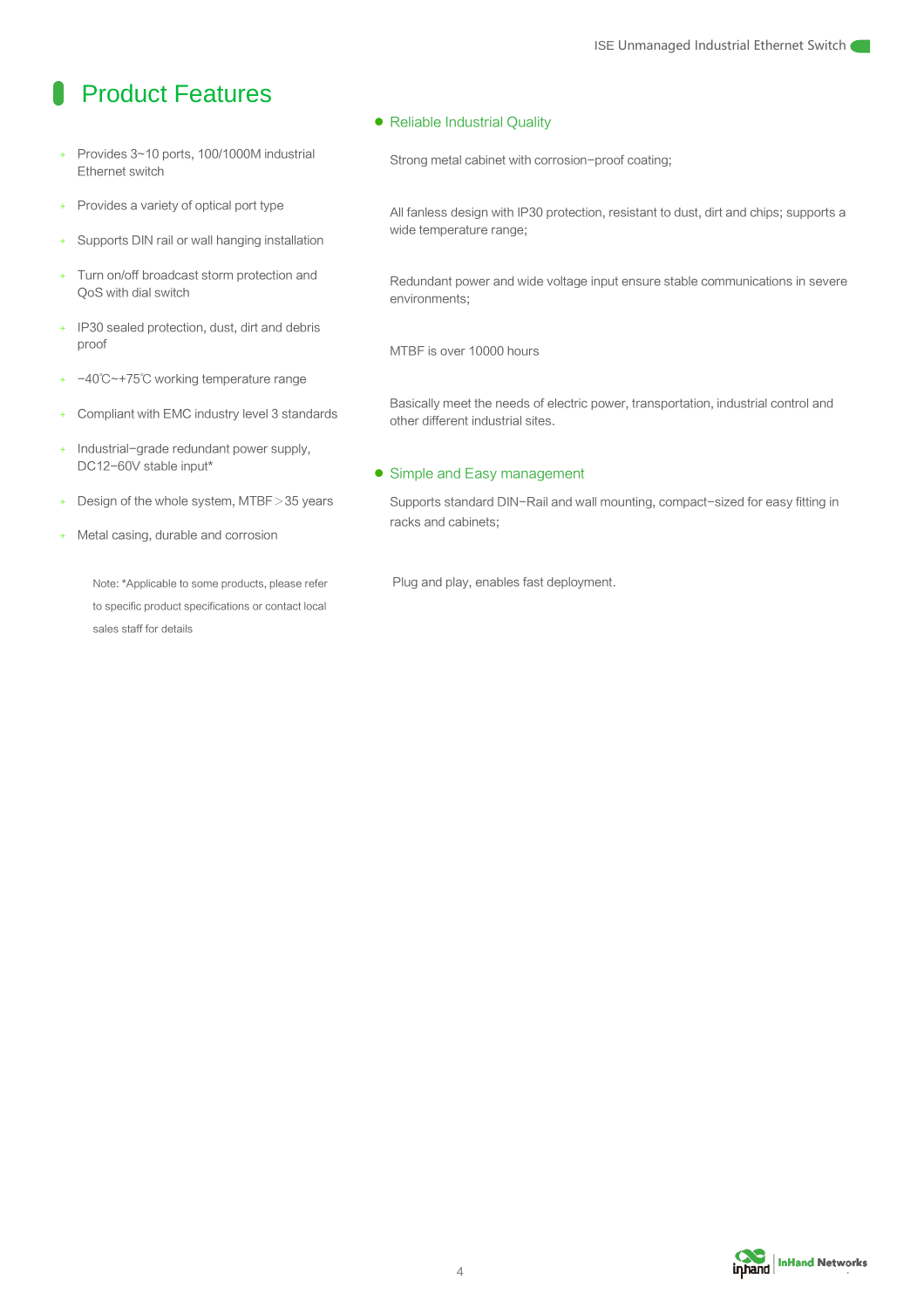# **Technical Specifications**

| <b>ISE</b><br>product specifications |                                          |                                               |                                              |                                             |  |  |
|--------------------------------------|------------------------------------------|-----------------------------------------------|----------------------------------------------|---------------------------------------------|--|--|
| Project                              | <b>ISE Unmanaged Switch</b>              |                                               |                                              |                                             |  |  |
| Interface                            |                                          |                                               |                                              |                                             |  |  |
| <b>Ethernet Port</b>                 | <b>ISE2003D</b>                          |                                               | 2 10/100Base-T(X) adaptive RJ45 ports        |                                             |  |  |
|                                      | <b>ISE2005D</b>                          | 510/100Base-T(X) adaptive RJ45 ports          |                                              |                                             |  |  |
|                                      | <b>ISE2008D</b>                          |                                               | 8 10/100Base-T(X) adaptive RJ45 ports        |                                             |  |  |
|                                      | <b>ISE5005D</b>                          |                                               | $510/100/1000$ Base-T(X) adaptive RJ45 ports |                                             |  |  |
|                                      | <b>ISE5008D</b>                          |                                               | 8 10/100/1000 Base-T(X) adaptive RJ45I ports |                                             |  |  |
|                                      | <b>ISE5010D</b>                          |                                               |                                              | 8 10/100/1000 Base-T(X) adaptive RJ45 ports |  |  |
| <b>Fiber Optic</b>                   | <b>ISE2003D</b>                          | 1 100Base-FX adaptive port (SC /FC interface) |                                              |                                             |  |  |
|                                      | <b>ISE5010D</b>                          | 2 100/1000BaseX SFP slots                     |                                              |                                             |  |  |
| Mechanical properties                |                                          |                                               |                                              |                                             |  |  |
| Housing                              | Die-casting aluminum alloy               |                                               |                                              |                                             |  |  |
| Protection<br>Level                  | IP30 (IP40 for ISE5010)                  |                                               |                                              |                                             |  |  |
|                                      | ISE2003D/2005D/5005D                     |                                               | 24mm• x• 100mm• x• 61.8mm                    |                                             |  |  |
| <b>Size</b>                          | ISE2008D/5008D                           |                                               | 40mm• x• 100mm• x• 61.8mm                    |                                             |  |  |
|                                      | ISE5010D/5306D5310D                      |                                               | 52mm• x• 140mm• x• 110mm•                    |                                             |  |  |
| Weight<br>Cooling                    | ISE2003D/2005D/5005D/<br>2008D/5008D     |                                               | 0.23kg                                       |                                             |  |  |
|                                      | <b>ISE5010D</b>                          |                                               | 0.7 <sub>kg</sub>                            |                                             |  |  |
| Housing                              | Fanless cooling                          |                                               | Installation<br>Method                       | See Installation Guide                      |  |  |
| Power Supply                         |                                          |                                               |                                              |                                             |  |  |
| <b>Input Voltage</b>                 | ISE2003D/2005D/2008D/<br>5005D/5008D     |                                               | 24VDC (9.6~60VDC)<br>OR 24(18~30VAC)         |                                             |  |  |
|                                      | <b>ISE5010D</b>                          |                                               | 24VDC (18-60VDC)<br>Redundant input          |                                             |  |  |
|                                      | ISE5306D/5310D                           |                                               | 48VDC(48-57VDC)<br>Redundant input           |                                             |  |  |
| Interface<br><b>Terminal</b>         | ISE2003D/2005D/2008D/<br>5005D/5008D     |                                               | 2-pin pluggable screw terminal block         |                                             |  |  |
|                                      | ISE5010D/5306D/5310D                     |                                               | 5-pin pluggable screw terminal block         |                                             |  |  |
| Power<br>Consumption                 | ISE2003D/2005D/2008D/<br>5005D/5008D     |                                               | $<$ 5W                                       |                                             |  |  |
|                                      | <b>ISE5010D</b>                          |                                               | < 10W                                        |                                             |  |  |
| Overload<br>Protection               | supply                                   |                                               | Reverse<br>Connection<br>Protection          | supply                                      |  |  |
| PoE (Only ISE5306D/5310D)            |                                          |                                               |                                              |                                             |  |  |
| PoE port                             | Support IEEE 802.3af/at compliant PoE    |                                               |                                              |                                             |  |  |
| Maximum pwer                         | 15.4W (IEEE 802.3af); 30W (IEEE 802.3at) |                                               |                                              |                                             |  |  |
| Warranty                             |                                          |                                               |                                              |                                             |  |  |
| Warranty<br>Period                   | Three years                              |                                               | MTBF                                         | 35 years                                    |  |  |
|                                      |                                          |                                               |                                              |                                             |  |  |

| <b>ISE</b> product specifications        |                                  |                       |                                      |                                |         |  |  |
|------------------------------------------|----------------------------------|-----------------------|--------------------------------------|--------------------------------|---------|--|--|
| Project                                  | ISE unmanaged switch             |                       |                                      |                                |         |  |  |
| Working environment                      |                                  |                       |                                      |                                |         |  |  |
| <b>Storage</b>                           | $-40 - +85$ °C                   | Relative              |                                      | $5 \sim 95\%$ (non-condensing) |         |  |  |
| Operating                                | $-40 - +75$ ° C                  |                       |                                      |                                |         |  |  |
| Exchange performance                     |                                  |                       |                                      |                                |         |  |  |
| Delay In<br>Forwarding                   | ISE2003D/2005D/2008D             | 7us                   | ISE5005D/5008/5010D                  |                                | 5us     |  |  |
| Switching<br><b>Bandwidth</b>            | ISE2003D/2005D/2008D             | 1.6Gbps               | ISE5005D/5008D                       |                                | 16Gbps  |  |  |
|                                          | ISE5010/5306D/5310D              | 20 Gbps               |                                      |                                |         |  |  |
| <b>MAC</b><br><b>Address Table</b>       | ISE2003D/2005D/2008D             | 1k                    | ISE5005D/5008D/5010D/<br>5306D/5310D |                                | 4k      |  |  |
| Forwarding                               | Gigabit                          | 1.488Mbp              | 100M port                            |                                | 0.1488M |  |  |
| <b>Packet Buffer</b>                     | ISE2003D/2005D/2008D             | 448Kb                 |                                      | ISE5005D/5008D/5010D/          | 1.5 Mb  |  |  |
| <b>EMC</b>                               |                                  |                       |                                      |                                |         |  |  |
| <b>ESD</b>                               | ISE2003D/2005D/2008D/5005D/5008D |                       |                                      | EN61000-4-2, level 3           |         |  |  |
|                                          | ISE5010D/5306D/5310D             |                       | EN61000-4-2, level 4                 |                                |         |  |  |
|                                          | ISE2003D/2005D/2008D/5005D/5008D |                       |                                      | EN61000-4-3, level 3           |         |  |  |
| <b>RS</b>                                | ISE5010D/5306D/5310D             |                       | EN61000-4-3, level 4                 |                                |         |  |  |
| EFT                                      | ISE2003D/2005D/2008D/5005D/5008D |                       | EN61000-4-4, level 3                 |                                |         |  |  |
|                                          | ISE5010D/5306D/5310D             |                       | EN61000-4-4, level 4                 |                                |         |  |  |
| Surge                                    | ISE2003D/2005D/2008D/5005D/5008D |                       | EN61000-4-5, level 3                 |                                |         |  |  |
|                                          | ISE5010D/5306D/5310D             |                       | EN61000-4-5, level 3                 |                                |         |  |  |
| CS                                       | ISE2003D/2005D/2008D/5005D/5008D |                       | EN61000-4-6, level 3                 |                                |         |  |  |
|                                          | ISE5010D/5306D/5310D             |                       | EN61000-4-6, level 3                 |                                |         |  |  |
| <b>PFMF</b>                              | ISE2003D/2005D/2008D/5005D/5008D |                       | EN61000-4-8, level 4                 |                                |         |  |  |
|                                          | ISE5010D/5306D/5310D             |                       | EN61000-4-8, level 5                 |                                |         |  |  |
| <b>RWI</b>                               | ISE2003D/2005D/2008D/5005D/5008D |                       |                                      | EN61000-4-18, level 2          |         |  |  |
|                                          | ISE5010D/5306D/5310D             |                       | EN61000-4-18, level 3                |                                |         |  |  |
| Physical properties                      |                                  |                       |                                      |                                |         |  |  |
| Shockproof                               | IEC60068-2-27                    | Fall<br>IEC60068-2-32 |                                      |                                |         |  |  |
| Vibration                                | IEC60068-2-6                     |                       |                                      |                                |         |  |  |
| Features                                 |                                  |                       |                                      |                                |         |  |  |
| <b>DIP</b> switch<br>(Except<br>ISE5010) | QoS                              | IEEE 802.1P/1Q        |                                      |                                |         |  |  |
|                                          |                                  | <b>TOS/DiffServ</b>   |                                      |                                |         |  |  |
|                                          | <b>BSP</b>                       |                       | Broadcast storm protection           |                                |         |  |  |